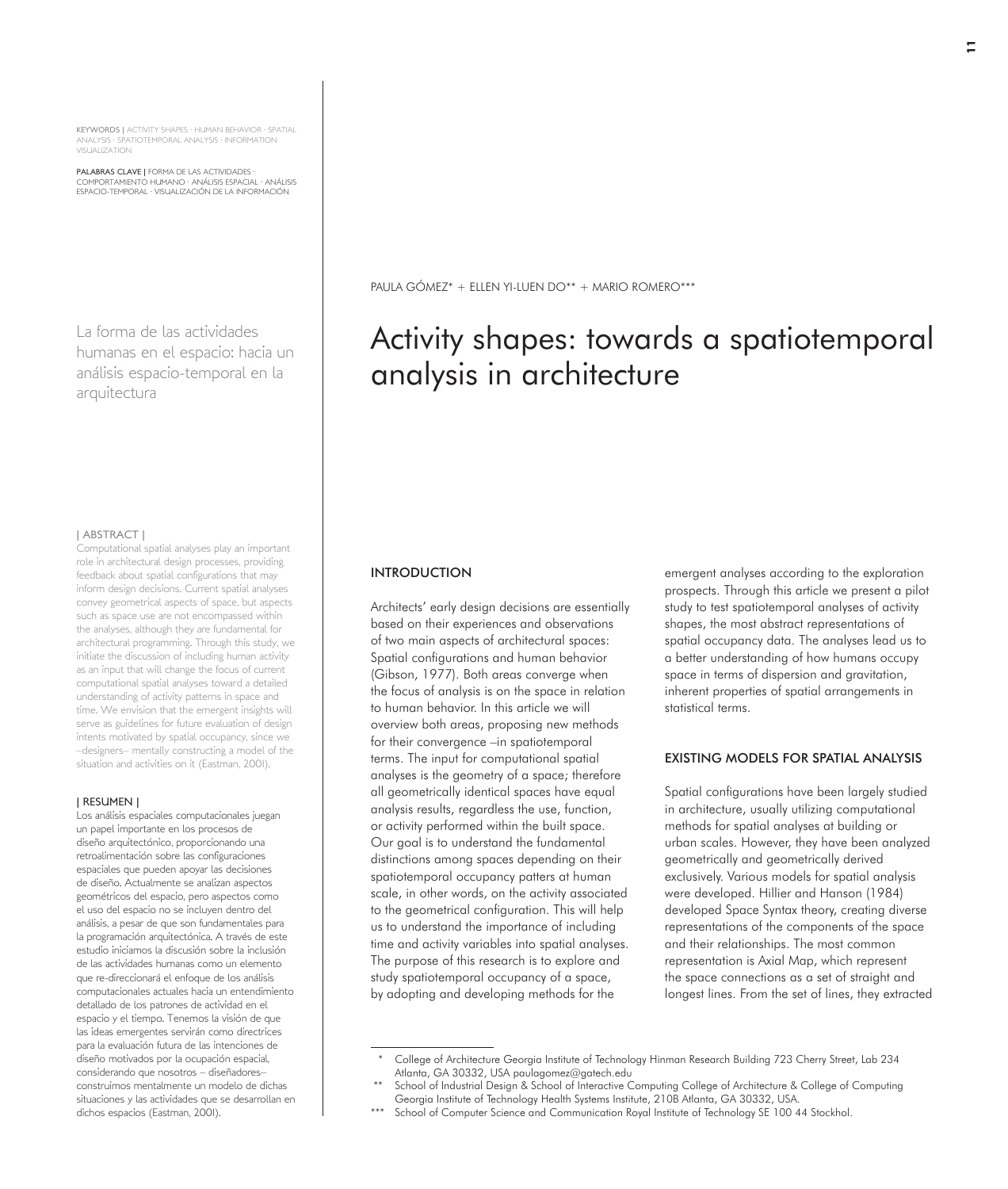a graph representation of spatial connections, calculating how integrated the space was, by calculating how connected «each line was with respect to all other lines in the graph» (Hillier & Hanson, 1984). Also, several computer applications have been developed through the years while the area of spatial analysis was developing. Some of them are Spatialist (Peponis et al., 1998), SpaceBox (Dalton, 1988b), Omnivista (Conroy Dalton & Dalton, 2001), and UCL Depthmap, developed by Turner at UCL in 1998, is the most well known tool within the area of spatial analysis in architecture. It is primarily «a computer program to perform visibility analysis of architectural and urban systems». It takes as an input the geometric layout of a building or urban design, and as a result it constructs a heating map of «visually integrated» zones intended as to measure the space in terms of visual fields (Turner, A., 2004). UCL Depthmap creates Visibility Graph Analysis; Axial networks for Axial Map analysis, and Agent Analysis, by importing as an input the space geometrical attributes, with the main purpose of studying the correlation of social practices in spatial settings. Although geometry is a fundamental aspect for the interpretation of spatial occupancy, it is definitely not the only one. Agent Analysis includes other parameters such as a set of algorithms for occupancy toward specific goals, which certainly is not an exclusive motivation for humans.

Several spatial analyses methods derived from geometrical properties of a space have been developed: Isovists, developed by Benedikt (1979) attempts to measure human experience in relation to the geometry of a space. He associates the space configuration to the visual experience obtaining «Isovists» or polygons that represent the visual field of a habitant from a specific position in space. Isovists' intensities were studied by Do and Gross (1997), who proposed a set of methods to support architectural design in terms of gradients of spatial perception. Key (2010) studied computable spatial qualities, such as Complexity and Spaciousness, based on geometrical features of Isovists. And Koile (1997) proposed model representations of the space in terms of circulation, links, space

use, and connectivity, all derivable from spatial geometrical properties. All these approaches address space as «the void that is inside the geometric representation» (Bafna, 2003), and the relationships among computable objects, such as doors, corridors, and spaces. The resulting values of integration, connectivity, or depth (described by Hillier & Hanson, 1984), are interpreted as how the space is «occupiable» –or potentially occupied (Turner, 2004)– to then correlate them with social behavior. However, these results only depend on the geometrical attributes of the space, but not on other attributes such as the architectural program. In other words, if two identical layouts with two different architectural programs are evaluated using traditional spatial analysis, the output will be identical for both spaces.

In this scenario, one research question emerges: «How can nominal-spatial analyses methods be augmented to support behavior-analyses toward an integrated architectural analysis?». In 2007, Markhede and Miranda intended to answer a similar question by observing the how space syntax tools have disregarded the occupied space by giving priority to the potentially occupied space, or «occupiable space» (Turner, 2004). Markhede and Miranda measured integration aspect of a space from an occupancy perspective by developing SPOT Spatial Positioning Analysis tool, which examines the relationships between occupied spaces, offering «a new insight into how we approach space syntax» (Dursun, 2007). Our research intends new insights to spatial analysis from a computing approach, proposing a semiautomatic analysis of occupancy, space, and time, focusing on the parameters of occupancy that may characterize spatiotemporal analyses.

#### BEHAVIOR ANALYSIS

In the area of human behavior, numerous researches have focused on tracking external causes and effects of behavior. They utilize methods for data collection that range from low to high resolution. Commonly, data is collected manually by pen-and-paper direct observation

method (Barely, 1990), focusing on particular characteristics of human behavior such as position, posture, and frequency of movements among others (Bechtel 1997, Peponis et al., 2004; Rashid et al., 2006). From a computing perspective, the accuracy of the data-capture increases. Important amount of work is on the development of several tools that have been designed to automatically capture human movements in space, using video cameras or sensors (Romero, 2008). Most of them, however, focus on the data and visualization. However, users that would like to perform quantitative analyses would have to export the data to external tools, allowing to perform classic analyses.

On the one hand, pen-and-paper direct observation methods are the most widely used for data collection of human behavior such as movement, occupancy, and interaction among persons. However, as this process requires annotation, coding, mapping, and transfer, it «provides low-resolution data and allows only conceptual replication of the method» (Gómez, Romero & Do, 2012). Several studies have been based on this method to collect data in different building types and layout shapes, which has allowed researchers to answer some general questions based on the resolution of the data obtained. Some well known examples are studies in museums, correlating movements with visual fields (Bafna, 2003); and in offices, which with its re-configurable layout influences the outputs, correlating movement, visual fields, and individual's interaction (Choi, 1999). From these studies, researches have demonstrated strong correlation of building layouts and general human occupancy, movements and interaction among them.

On the other hand, from the Computer Science area, smart tracking systems for data collection, which includes wearable sensors, radio frequency identification tracking system (RFID), Global positioning systems, cameras, and hybrid systems, are less time consuming, semi-automatic, provides higher-resolution of spatial and temporal data, and allows literal replication (Liu, Darabi, Banerjee & Liu,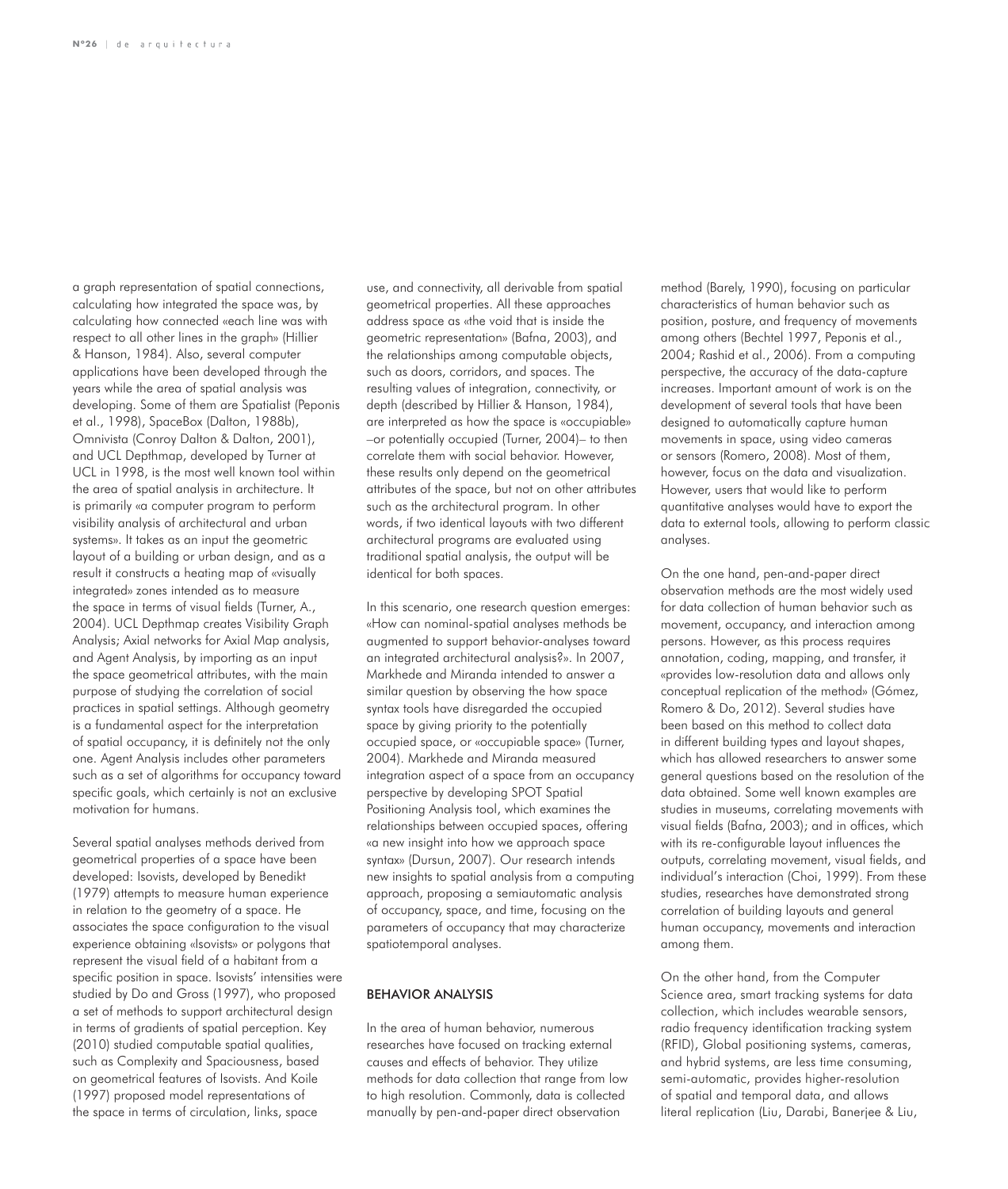**1.** Sequence of frames captured from one of the video camera on the ceiling: game scenario.



2007). We decided to adopt a method for data collection that allows us to obtain finer grain data. In our study, we seek to answer more fine grain questions, such as what are the detailed patterns of human activities? What are the spatial patterns as well as the temporal patterns of what we have called «Activity Shapes»? What are the spatiotemporal patterns by human

postures, within the «Activity Shapes»? Our intention is to find some pattern underlying structures that characterize human activity, focusing on the distribution of people and their postures –standing, sitting, and walking– in space and over time. To accomplish that goal, a higher-resolution data collection method is needed.

# SPATIOTEMPORAL ANALYSIS IN ARCHITECTURAL DESIGN

For our exploratory study, we decided to use an intermediate method for data collection: Video capture. We designed an experiment inside the «Child Study Laboratory» in Health System Institute facilities at Georgia Tech. The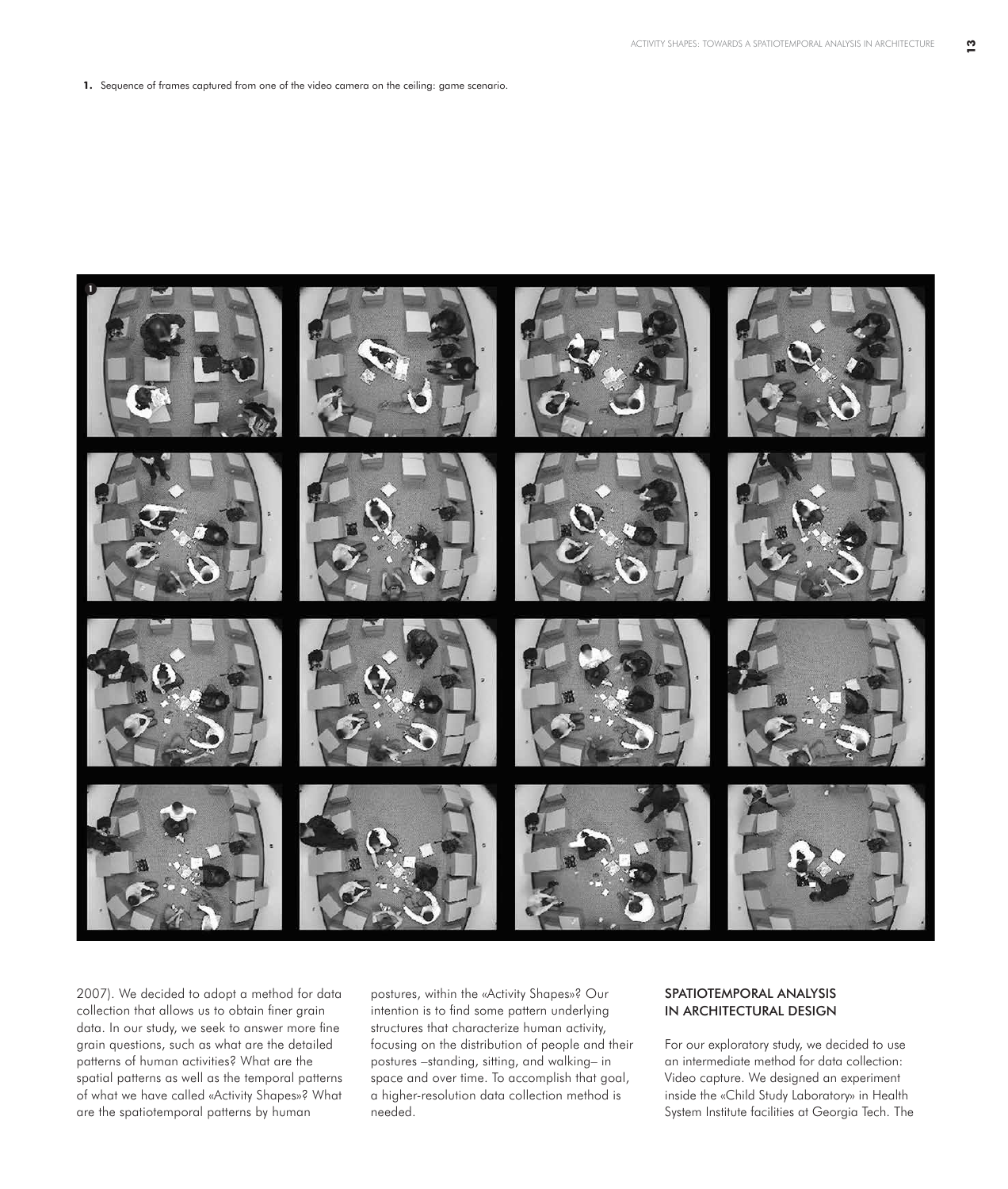- **2.** A top-perspective-view of the Game Activity Cube.
- **3.** A top view of Game activity shape, and its spread over time (to the right).

space is a small room designed for the study of autism in children. To capture children's behavior, the room is equipped with 11 cameras embedded in the walls (8) and the ceiling (3). A computer system supports the capture of all videos collected. For our experiment, we will use the 3 cameras in the ceiling, so we can more easily map the position of individuals to the floor layout.

Based on Gans' statement that people tend to behave socially depending mainly on three factors: Space, situation, and culture (Gans, 1967; Sommer, 1969; Hall, 1966), we designed an experiment that maintains fixed space and culture, and modifies the second variable: Situation. Our exploratory study consists on maintaining invariable the space layout, its neutral furniture configuration, and the participants, isolating the activity to be performed, which impact the situation to which participants are exposed. We selected the different activities to impact the situation: Watching television, taking a coffee break, and playing a board game. They last 20 minutes each, and were chosen under the hypothesis that the interaction among people vary from one to another, impacting the positions and postures they will take in space.

## **METHODS**

We recorded human activities through overhead video cameras obtaining high resolution of individual's position in space. To start, we explored the data without a predefined statement, using the Exploratory Data Analysis (EDA) approach, to discover the most identifiable characteristics of spatial occupancy. For this purpose, we generated visualization of the occupancy of the space in the aggregation of individuals' positions in space and over time. We named it «Activity shapes» due to the strong influence of the activity on the resulting representation (Gómez, Romero & Do, 2012). Afterwards, we observed the videos and meticulously annotated individual's positions at one-second intervals. From these observations, we obtained a dataset containing four variables:





individual's identification (ID), individual's position (x, y), posture (s, t, w) and time in seconds (t). Finally, we described a computable method for automatic data analysis.

For our analyses we integrated automatic methods for visualization with observation of

videos. Our main goal is to develop methods for analysis of spatiotemporal human behavior patterns. To create the visualization presented in the Figure 2, we utilized Viz-A-Vis, a tool developed by Romero (Romero et al., 2008) that records and processes human movements from overhead videos (FIGURE 2). It automatically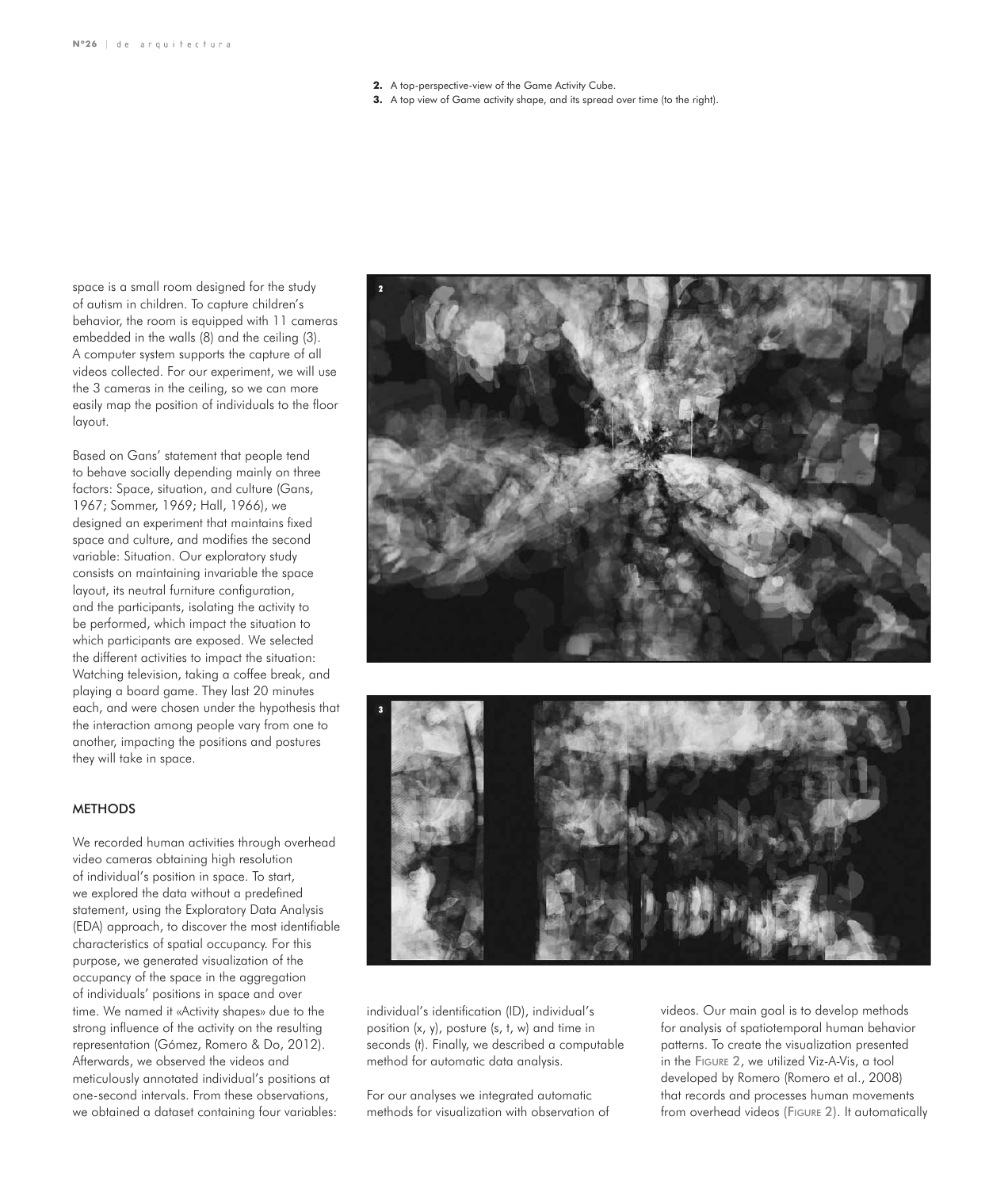- **4.** A: Perspective of the activity cube for the game scenario.
- B: Two perspectives of the activity cube for the game scenario, and a section of activity shape in space.
- **5.** A: Game scenario top view.
	- B: Game scenario occupancy second 1140.
	- C: Aggregated activity shape of game scenario.
	- D: Activity shapes of game scenario by postures.



constructs the «Activity map» by aggregating images of people's movements (Figure 3). It also displays a three-dimensional visualization in SketchUp, the 3D «Activity cube» (FIGURE 4A  $AND 4B$ ).

Observing the videos, we obtained the activity shapes of the three scenarios by constructing a visual representation that indicates the amount of time each participant spent in a specific location and posture in space. To identify a specific location over the floor layout, we divided the space into a grid of 9 by 13 cells. The size

of each cell in the grid is 0.45 mt., a person's intimate space defined by Hall (Hall, 1966). We assigned x and y coordinates to identify each individual's position in space, calculate distances among them, and calculate centroids of their positions. Later, we analyzed and compared the activity shapes of the three different activity sessions, expecting to find different occupancy dispersion in space, to answer the following research questions: (1) How uniform was the distribution of people in the space during the activity session?, and (2) How clustered was this distribution?

## *DESCRIPTIVE METHODS AND ANALYTICAL TOOLS*

We rationalized the information from the activity cube, and constructed an aggregated Activity Shape by posture, as indicated in the Figure 5A, 5B, 5c, AND 5D. First, we associate the information to a position in space and assign it to a cell. Then, we aggregate the occupied cells, to then filter them by posture: Sitting (s), standing (t), and walking (w).

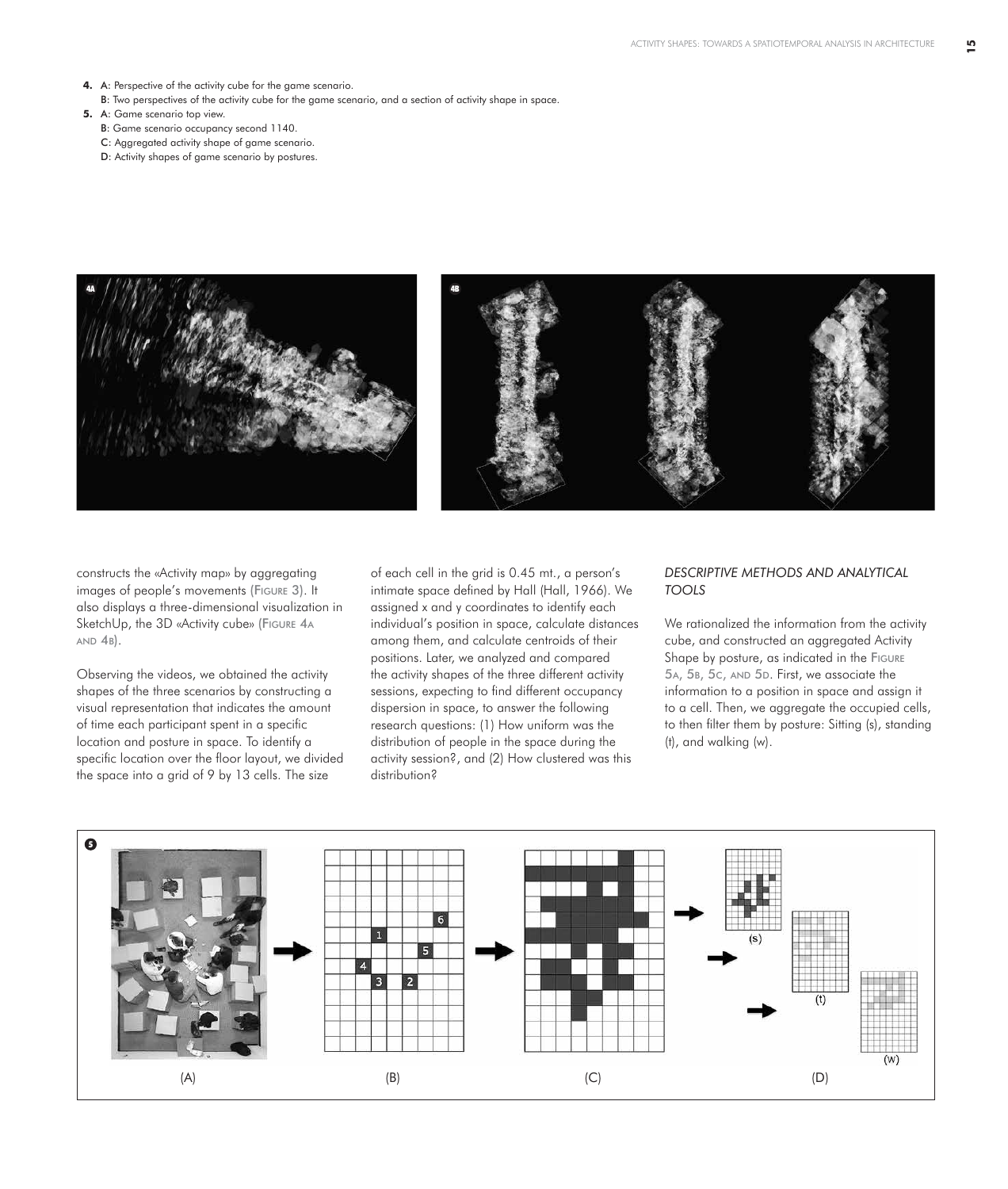Each cell has x and y coordinates, and values of 1 or 0 by second, indicating if the cell was occupied or not respectively. Additionally, the attribute of posture indicates if the cell was occupied by sitting on it, standing on it, or walking by it. The data we utilized for the spatiotemporal analysis is occupancy/second.

#### *ANALYSES METHODS*

Previously, we introduced the concept of «Activity shapes, which help us to obtain distinctive analyses of activities in aggregated and spatiotemporal terms» (Gómez, Romero & Do, 2012). In this research, used Viz-A-Vis, a visualization tool that helps us to characterize the features of the activities, which computes motion by adjacency frame difference (Romero et al., 2008). Resulting frames are vertically stacked, creating 3D activity cubes (Figure 4a and 4b). All the quantitative analytical methods are based on the representation of the activity space as an array of spatial units. Each cell has three values, x, y and a binary value of 1 or 0, indicating if the cell is occupied or not, filtering them by posture (Figure 5). We structured the analysis in two main categories: Aggregated and Spatiotemporal analyses. Aggregated analysis focuses on the geometry and the topology of the accumulative activity shape over time, and spatiotemporal analysis focuses on the changes in the activity attributes over time (Gómez et al., 2012).

**Table 1** Methods, analysis types, and their descriptions

| Method         | Analysis type | Description                                                  | References        |
|----------------|---------------|--------------------------------------------------------------|-------------------|
| Spatiotemporal | Dispersion    | Percentage of occupancy of cells over time                   | Physics           |
|                | Gravitation   | Distances from each participants to one specific pivot point | <b>Statistics</b> |

In the context of the aggregated analysis, we developed four geometrical calculations –perimeter, area of occupancy, bounding area of occupancy, and activity density– and four topological measures: clusters, cluster density, holes, and adjacent edges. Aggregated analyses are not the focus of this article, but Spatiotemporal analyses by posture.

## *Spatiotemporal Analyses*

The aim of proposing spatiotemporal analysis in architecture is to materialize the well-known design intent that consists on simulating human behavior in our minds when we, architects, define layout configurations. This paper focuses on spatiotemporal analyses since they consider variables of individuals (i) or time (t). We analyzed the occupancy and postures (s, t, w) in space for each activity by evaluating the changes of dispersion and gravitation of individual's positions over time.

## a. Dispersion

We call dispersion to the percentage of time a cell is occupied during the session. For a visualization of results, the transparency of the color indicated the percentage a cell was occupied. The darker the color, the higher the percentage that specific cell was occupied during a session. If the cell is white, it was never occupied during that session.

#### b. Gravitation

We call gravitation to the distribution of distances from each participant to a pivot point every second in time. We calculated individual and total gravitation to four pivot points: Focus of the activity (i.e., TV, coffee machine, game board) (see figure in television scenario), Center of the room (see figure in coffee break scenario), and Center of gravity of the activity (see figure in game scenario). We calculated the average

| Spatiotemporal   | <b>TV</b>      |                |          | Coffee |                |    | Game           |                |          |              |                |      |
|------------------|----------------|----------------|----------|--------|----------------|----|----------------|----------------|----------|--------------|----------------|------|
|                  |                |                | W        | A.S.   | J              |    | W              | A.S.           |          |              | W              | A.S. |
| $> 80\%$         | 5              | $\overline{0}$ | 0        | 5      | $\overline{0}$ | 0  | $\overline{0}$ | $\overline{0}$ | 15       |              | $\overline{0}$ | 16   |
| 80%-50%          |                | $\Omega$       | 0        |        | 3              |    | $\overline{O}$ | 3              | $\Omega$ | $\circ$      | $\mathbf{0}$   |      |
| < 50%            | $\overline{4}$ | 5              | $\Omega$ | 6      | $\circ$        | 38 | 41             | 57             | $\Omega$ | $\mathsf{Q}$ | 20             | 20   |
| Total N of cells |                |                |          | 116    |                |    |                | 116            |          |              |                | 116  |
| Occupied area    | $\circ$        | 5              |          | 12     | 12             | 39 | 41             | 61             | 7        | 16           | 20             | 42   |

# **Table 2**

Summary of dispersion in the three scenarios by postures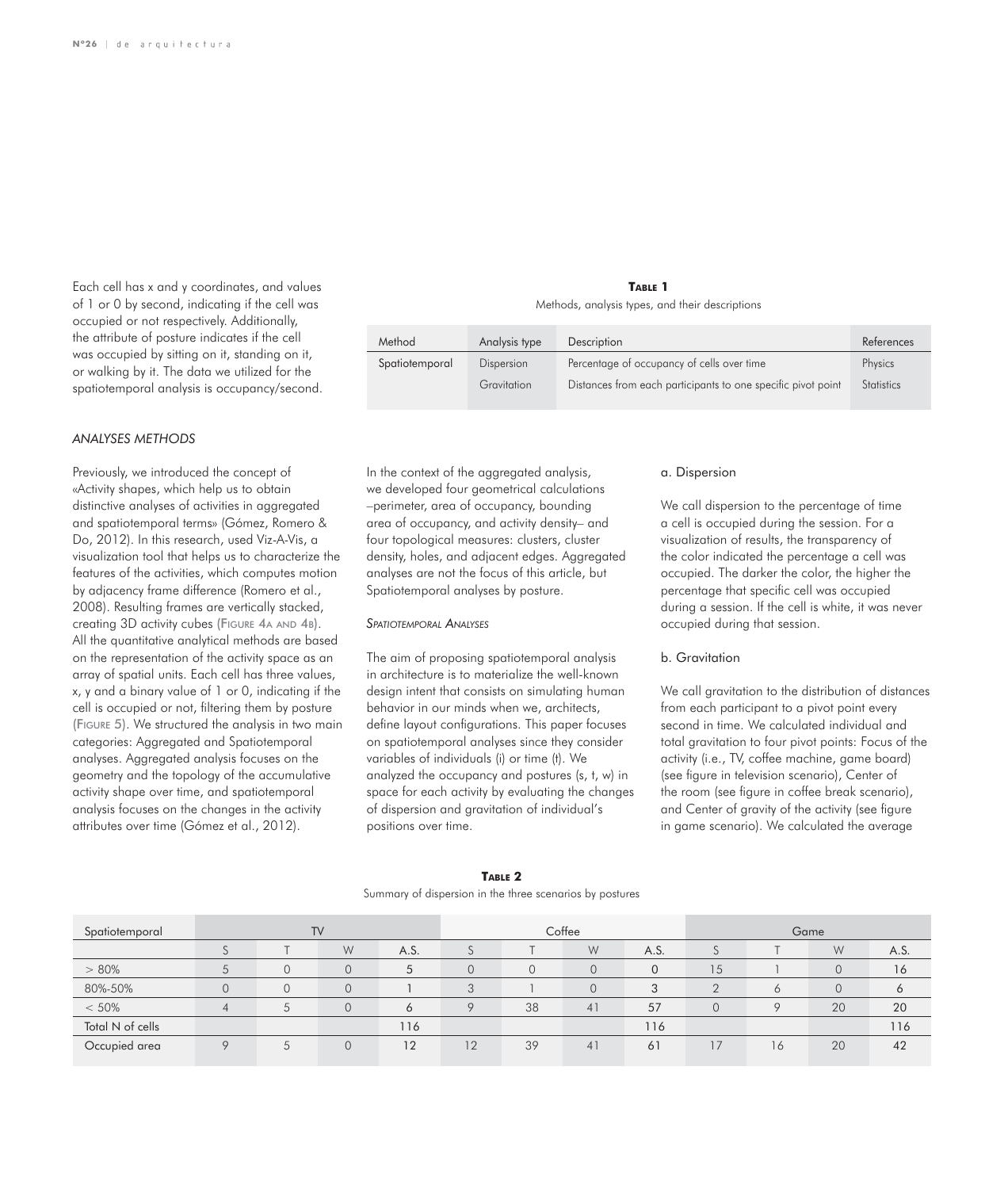**17**

**6.** Dispersion matrix of postures vs.occupancy data for the Game scenario. They describe the criteria of percentage of time a cell is occupied. Purple indicates sitting (s), Green indicated standing (t), and Cian indicates walking (w). Darker color indicates that a cell was occupied during at least 80% of the time; Medium indicates between 80% and 50%; and light colors less than 50% of the time.

Euclidean distance between the pivot point and each individual. TABLE 3 present the average distances in each scenario.

Significant differences of Activity Shapes in the comparison of the three scenarios can be corroborated in the gravitation analysis. For example, the first measure that describe the differences among scenarios is the distance to the foci. In the first two scenarios, television and coffee break, a similar distant interaction with the foci is described with measures of aproximately 8 cells. However, a significant difference in this measure is presented in the game scenario, since this activity requires physical interaction with the board game.

Regarding the distances from each individual to the geometric center of the room, television and coffee break scenario are similar. The difference with the result in the game scenario is due to the action of the participants when moving the board game, which was located in the focus at the beginning of the session, to the center of the room.

When we cross compared the three scenarios using the gravitational measurements, we found high statistical differences (< 0.0001 p-value) among the activities performed in the exact same spatial layout. With these values, we could demonstrate that the layout has not caused the differences of spatiotemporal activity shapes.



#### **Table 3**

Summary of the average distances expressed in a «cell» unit. Adapted from Activity shapes (2012)

| Scenario | Dist to foci | Dist to geometric center | Dist to centroid |
|----------|--------------|--------------------------|------------------|
| TV       | 8.01         | 3.04                     | 0.65             |
| Coffee   | 8.26         | 3.57                     | 1.75             |
| Game     | .75          | 1.32                     | 4.37             |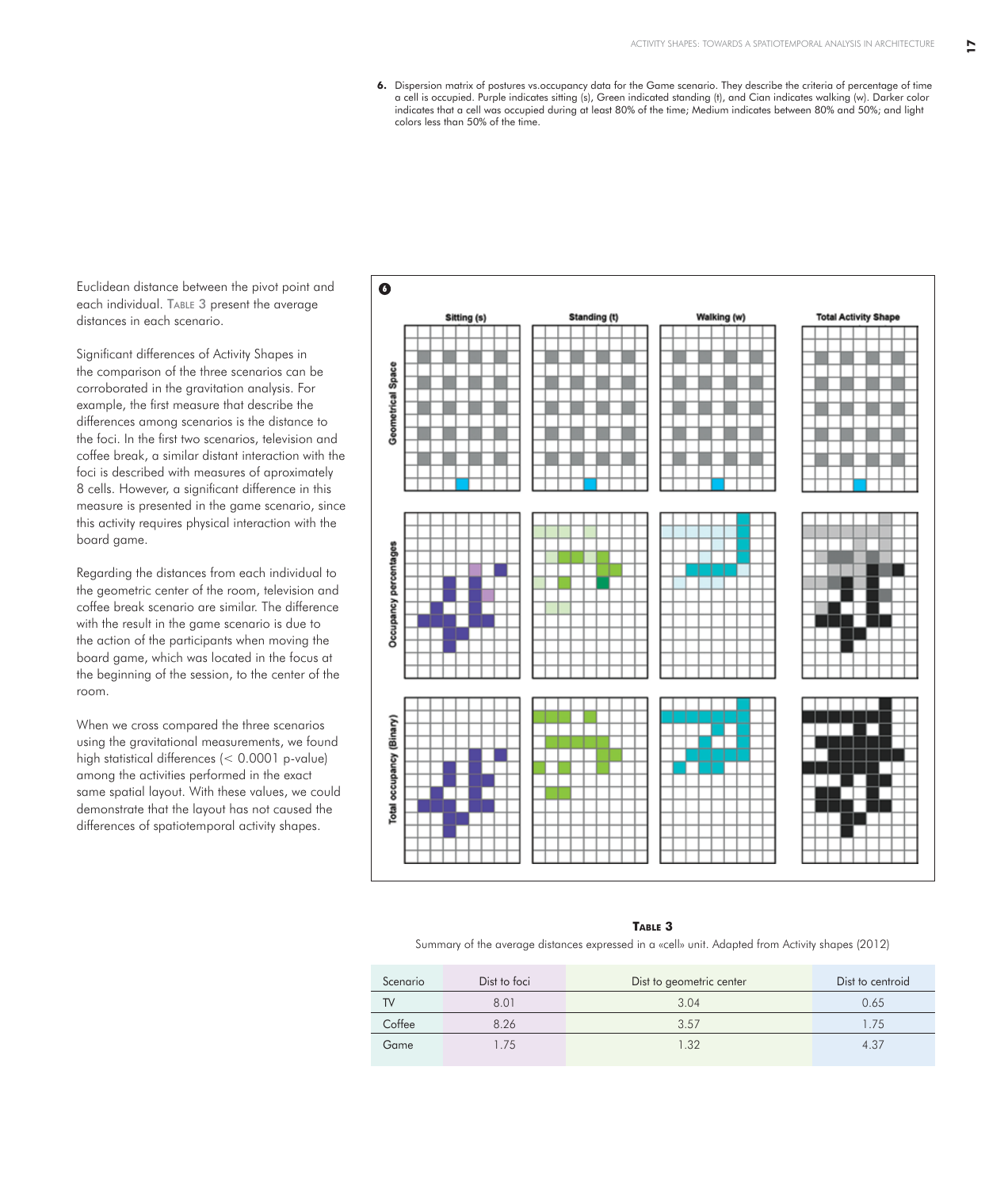**7.** Dispersion and Gravitation matrix of postures (s, t, w) vs. occupancy data for all scenarios. Dispersion, represented by transparency, indicates the percentage of time a cell was occupied. Gravitation describes the distances from specific pivot points: Foci (television, cian), Geometric center of the room (Coffee break, purple), and Occupancy centroid (Game, areen).



## **DISCUSSION**

The main focus of this article was to present an informal description of the results obtained from our analyses of the activity shapes. In the spatiotemporal analyses of Activity Shapes –dispersion and gravitation– we found that the concentric activity –playing a board game– is the most different of the three activities. In terms of dispersion it has the highest weighted occupancy (percentage of time a cell is occupied) of

participants around a foci. In the three scenarios, participants distribute around the foci with different distances, being the minor distance the Game scenario followed by the coffee scenario, and last the TV scenario.

These descriptions are supported with the gravitation analysis –measurement of distances between the center of the room, the foci, and the activity centroid. The highest total distance between individuals was found on the TV

session –corroborating the lack of clusters formation between participants observable in the visualization generated by the Viz-a-vis tool– followed by the game scenario, in which the clustering was stable. The lower total distance between individuals was found in the coffee scenario, confirming the variety of clustering formations along the timeline.

The use of statistical analysis facilitates our understanding of the patterns of spatial behavior independently from the layout configuration and correlated to the activity performed. The statistical results of this study showed significant differences among three scenarios that were not necessarily influenced by the layout. This make our study pioneer in analyzing activities in relation to situational factors, without attempting to explain the influence of the layout configuration on the activity. In future studies, we plan to demonstrate that a scheduled activity will occur independently to the spatial configuration, however, the shape that the activity will take will be modified by the nature of the activity.

As the fundamental direction in this research area, the long-term goal is to include human activity as essential input into spatial analysis, which is traditionally based on the layout geometrical configuration. A long-term contribution is to include an exploratory design environment that, through collaborative efforts, can be used towards constructing an actual database of spatiotemporal activity from postoccupancy evaluations. The goal is to render spatial evaluations in early stages of design, using information of human behavior that is usually implicit in architect's evaluation of early design decisions. This information will enable designers to explore ideas and test scenarios about spatial configurations and spatial occupancy, to focus on answer questions such as «How to analyze a spatial configuration for a specific activity setting?».

# ACKNOWLEDGMENTS

We thank to the Child Study Laboratory for their facilities and the video capture infrastructure,